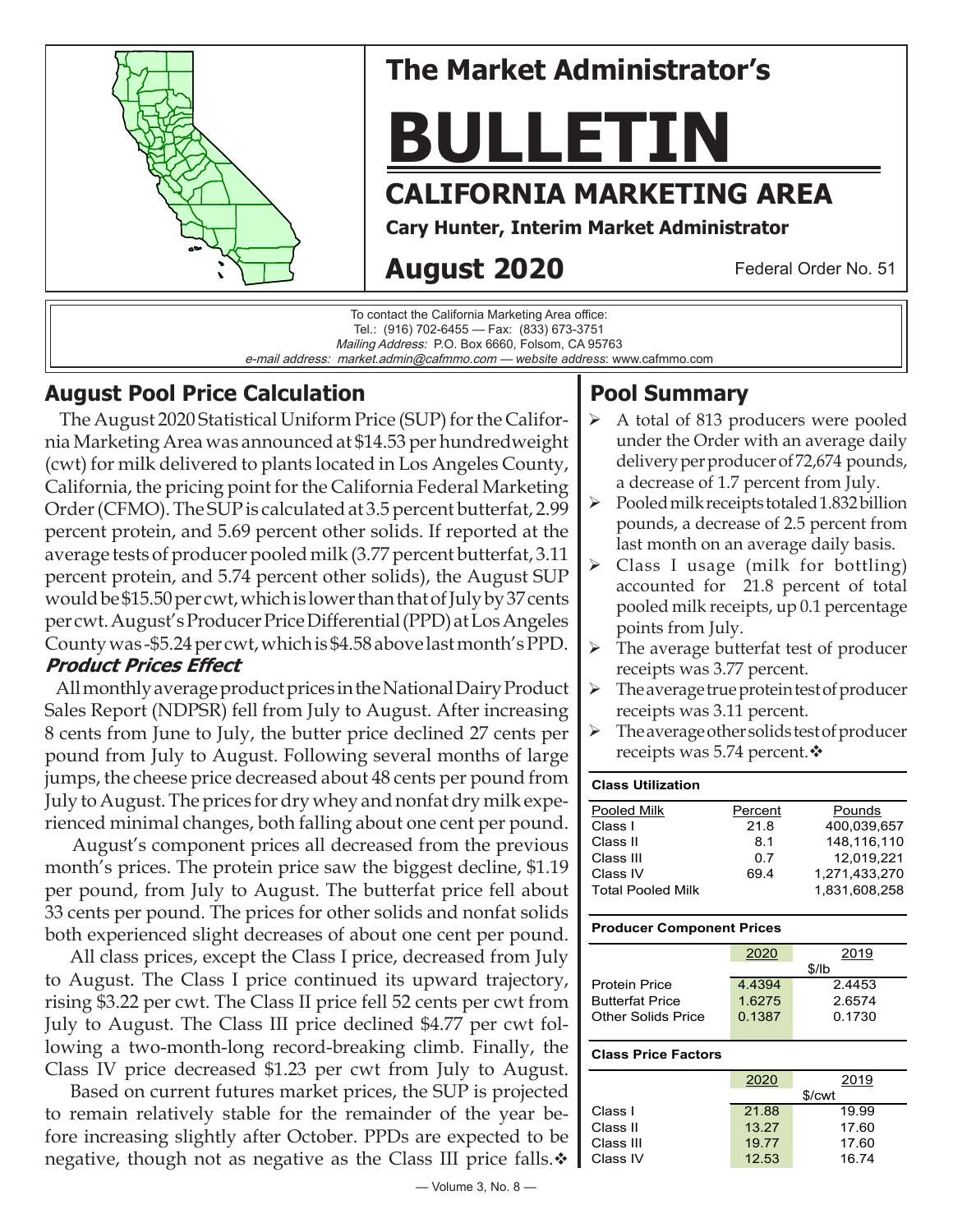## **Fluid Milk Container Sales Survey**

 The 2019 container sales survey of Class I handlers regulated under the California Federal Marketing Order (CFMO) was recently completed. The survey collects data on fluid sales volume by container type and size as well as method of distribution within the geographically defined area of the CFMO for the month of November 2019. The data excludes sales by handlers operating under partially regulated, exempt, or producer-handler status. This is the first year the CFMO has participated in the survey. **Fluid Sales Volume by Distribution Channel**

 The accompanying figure shows the percentage of sales volume of fluid milk by distribution channel in November 2019. The largest share of sales, 26.6 percent, are distributed through supermarket chains. The second largest is wholesale distributors — distributors that supply food service and other outlets — at 22.4 per-

cent, and the third largest share of sales volume is club stores (Costco, Sam's Club, etc.) at 15.7 percent. 12.9 percent of sales fall into the "other" category, which includes but is not limited to sales distributed to convenience stores (2.4 percent), drug stores (0.3 percent), and internet home delivery (0.05 percent). Mass merchandisers (Target, Walmart, etc.) make up more than 11 percent of sales distribution for handlers regulated under the CFMO. Notably, sales in demand channels likely most negatively affected by COVID-19—schools and wholesale distributors—accounted for more than 30 percent of November 2019 volume.



| <b>Table 1: Order 51 Top Conventional Fluid Products</b> |                |             |         |                                           |
|----------------------------------------------------------|----------------|-------------|---------|-------------------------------------------|
| <b>Rank</b>                                              | Product        | <b>Size</b> |         | <b>Container % of Market</b> <sup>1</sup> |
|                                                          | Whole Milk     | 128oz       | Plastic | 16.32%                                    |
| $\overline{2}$                                           | 2% Reduced Fat | 128oz       | Plastic | 16.07%                                    |
| 13                                                       | Whole Milk     | 64oz        | Paper   | 4.61%                                     |
| 4                                                        | 2% Reduced Fat | 64oz        | Plastic | 4.02%                                     |
|                                                          | 1% Lowfat      | 128oz       | Plastic | 3.64%                                     |

**Top Products: Conventional and Organic**

 Table 1 illustrates conventional fluid milk products with the highest volume of sales under the CFMO. The top two most widely distributed conventional fluid milk products on a volume basis are whole milk in plastic gallon-sized containers (over 18 percent of the market) and reduced-fat (2%) milk in plastic gallons (over 17 percent of the market). Among the top five organic fluid products (see Table 2), re-

1/. Share of total fluid conventional sales only; organic data is excluded

duced fat milk in paper half-gallon containers captures a majority of organic sales at just over 18 percent, while whole milk in plastic gallon containers captures over 17 percent  $\vdash$ of sales. Interestingly, both the top two conventional and or- $\frac{1}{Re}$ ganic products account for over a third of fluid milk products  $\frac{1}{1}$ fully regulated under the CFMO in their respective markets.

The five most popular conventional fluid dairy products <sup>3</sup> account for nearly half of all conventional milk marketed under the CFMO in November 2019; similarly, over 70 percent <sup>[5</sup>] of organic sales are accounted for in the five most popular

organic products, exhibiting the large degree of concentration found in both markets. The main differences between the two sectors reside in the most popular product types and sizes. While plastic containers dominated most of the CFMO's top five conventional fluid dairy products, paper containers were the more popular choice for organic products. Additionally, conventional products favored the larger gallon-sized containers, while half gallon and smaller containers were more prevalent among organic products. $\cdot$ 

| <b>Table 2: Order 51 Top Organic Fluid Products</b>                        |                     |       |         |                                      |
|----------------------------------------------------------------------------|---------------------|-------|---------|--------------------------------------|
| <b>Rank</b>                                                                | Product             | Size  |         | Container   % of Market <sup>2</sup> |
| l1                                                                         | 2% Reduced Fat      | 64oz  | Paper   | 18.38%                               |
| l2                                                                         | Whole Milk          | 128oz | Plastic | 17.07%                               |
| l3                                                                         | Whole Milk          | 64oz  | Paper   | 16.55%                               |
| 14                                                                         | 2% Reduced Fat      | 128oz | Plastic | 10.49%                               |
| l5                                                                         | Fat Free - Flavored | Other | Paper   | 7.81%                                |
| 2/. Share of total fluid organic sales only; conventional data is excluded |                     |       |         |                                      |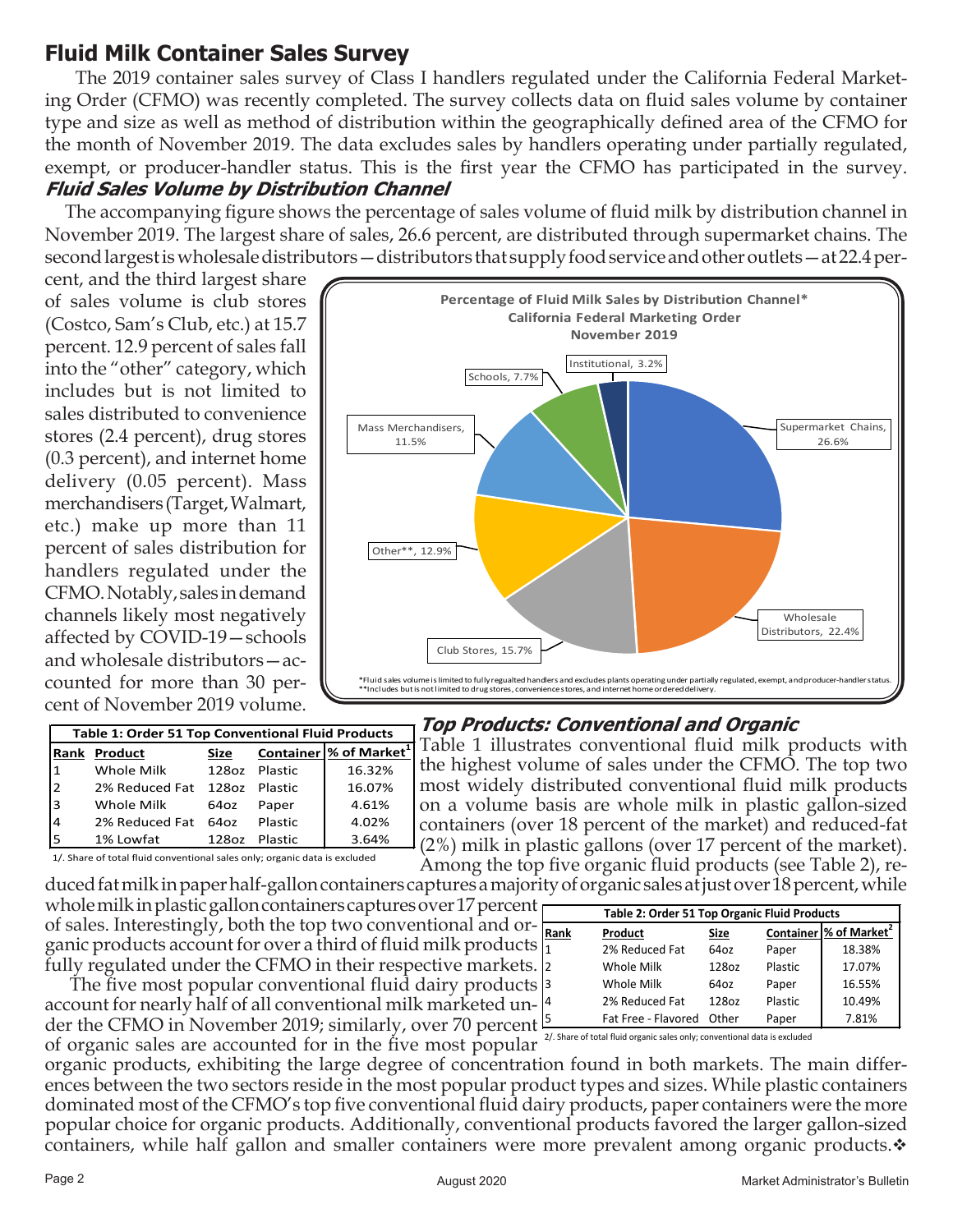## **California Mailbox Prices: What Reaches the Farmgate?**

USDA Agricultural Marketing Service (AMS) publishes the California Mailbox Price using Federal Order (FO) data. The Mailbox Price is the net price received by producers for both organic and conventional milk, pooled or not, including all payments received for milk sold and deducting costs associated with marketing the milk. In short, the Mailbox Price is meant to reflect the price actually received by a producer. Prior to FO 51, the California Department of Food and Agriculture (CDFA) calculated the California Mailbox Price using the same methodology as the FO system. Further documentation can be found at [www.ams.usda.gov/resources/marketing-order-statistics/mailbox-milk-prices.](www.ams.usda.gov/resources/marketing-order-statistics/mailbox-milk-prices)

 The accompanying figure shows the Mailbox Price for all FOs from January 2019 to May 2020. The California Mailbox Price trends closely with that of all FOs, being either slightly above or slightly below the all FO Mailbox Price in any given month. The weighted average 2019 Mailbox Price for California was \$17.92 per hundredweight (cwt)—two cents above the weighted average for all FOs at \$17.90 per cwt.

The figure also shows the FO 51 Statistical Uniform Price (SUP) at standard tests from January 2019 to May 2020. As illustrated in the chart, the California Mailbox Price is significantly higher than the FO 51 SUP. The weighted average 2019 Mailbox Price was \$17.92 per cwt—\$1.12 above the weighted average 2019 SUP. This can be partly attributed to three key factors. First, the SUP is announced at a standard tests (3.5 percent butterfat, 2.99 percent protein, and 5.69 percent other solids) while the Mailbox Price is calculated at actual tests of producers' milk; second, the Mailbox Price includes premiums — like a quality premium — and deductions —



whereas the Mailbox Price includes depooled milk. such as hauling using pooled milk

 Since the inception of FO 51, handlers have exercised their ability to depool milk in Classes II, III, and IV—within FO 51 limitations. In November and December of 2019, for example, the Mailbox Price was \$2.05 and \$2.55 per cwt above the SUP announced at standard tests,

respectively. The Class III price in each month was also more than \$2.00 per cwt above the SUP, but Class III utilization only accounted for 1.9 percent of November's pool pounds and 3.1 percent of December's pooled pounds. In January and February of 2019, Class IV milk was priced above the SUP, but Class IV utilization was below three percent. In both months, the California Mailbox Price was more than \$1.00 per cwt above the SUP. These low Class III and IV utilizations do not represent drastic changes in Class III or IV production but rather the dynamics of milk in the FO 51 pool. While the SUP does not incorporate this higher priced depooled milk, the Mailbox Price does; therefore, it often climbs well above the SUP, especially in periods of significant depooling. The Mailbox Price will likely continue to be substantially above the SUP at standard tests through summer and fall of 2020 due to depooling of Class III milk.  $\mathbf{\hat{v}}$